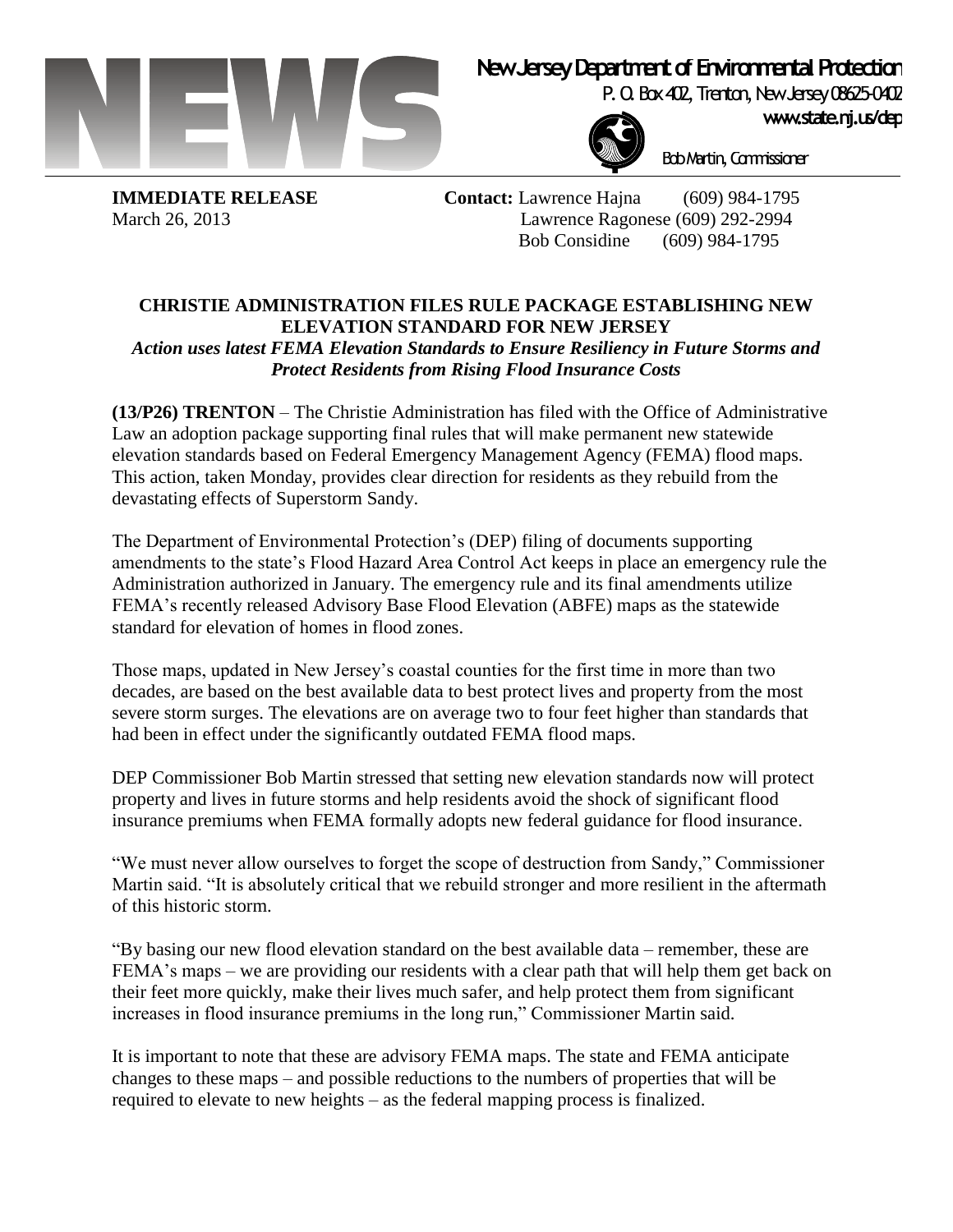At the same time, the Administration is working to help property owners offset the cost of elevating to these new standards, allocating money from the state's initial federal Community Development Block Grant to help property owners reconstruct, mitigate and elevate.

The Rehabilitation, Reconstruction, Elevation and Mitigation (RREM) Program will provide eligible homeowners up to \$150,000 for reconstruction, rehabilitation, elevation and/or mitigation of damaged homes.

Priority will be given to homes in the nine most impacted counties that are deemed by a municipality's floodplain manager to be substantially damaged (damages equal or exceed 50 percent of a structure's market value.)

Commissioner Martin reminded residents and local officials of the following:

If and when to rebuild and elevate is entirely up to each homeowner. They can wait for the FEMA maps to be finalized. If they want to rebuild, they can start now. The DEP will continue to adjust state elevation requirements for each municipality as FEMA moves through the process of finalizing its maps as part of its formal adoption process.

• Homeowners can start by going to their local construction office and securing local building permits. They do not need a DEP permit if they build to the state elevation standard and build on the same footprint. (Some exceptions will be granted for adjusting the footprint, particularly if this puts a structure in a safer position.)

If a home did not sustain 50 percent damage, the owner does not have to do anything now but is likely to face significantly higher flood insurance costs when FEMA adopts the final flood maps and if the homeowner does not elevate.

If a home sustained 50 percent or more damage, the owner must elevate to the ABFE plus one foot. The additional foot is required under an existing requirement in the Flood Hazard Area Control Act rule.

In many cases, FEMA flood maps for coastal areas of New Jersey were more than two decades old and did not reflect real hazards. FEMA was in the process of updating the flood insurance maps, upon which the ABFEs are based, when Sandy struck.

The agency released the ABFEs December 15, 2012 for some 200 communities affected by tidal waters to help the state plan its recovery from Sandy. For online maps and more information, visit:<http://www.region2coastal.com/sandy/abfe>

Congressional reforms to the National Flood Insurance Program require flood insurance rates to reflect actual risk. Those who rebuild in a manner that does not conform to updated base flood elevations will likely see significant premium increases.

Under the rule amendments, property owners who rebuild to the ABFEs (plus one additional foot) will be able to do so by a permit by rule. This eliminates the need to apply for DEP's Flood Hazard Area permits, resulting in savings in permit fees and design and engineering costs, and allowing reconstruction to begin without waiting for DEP review.